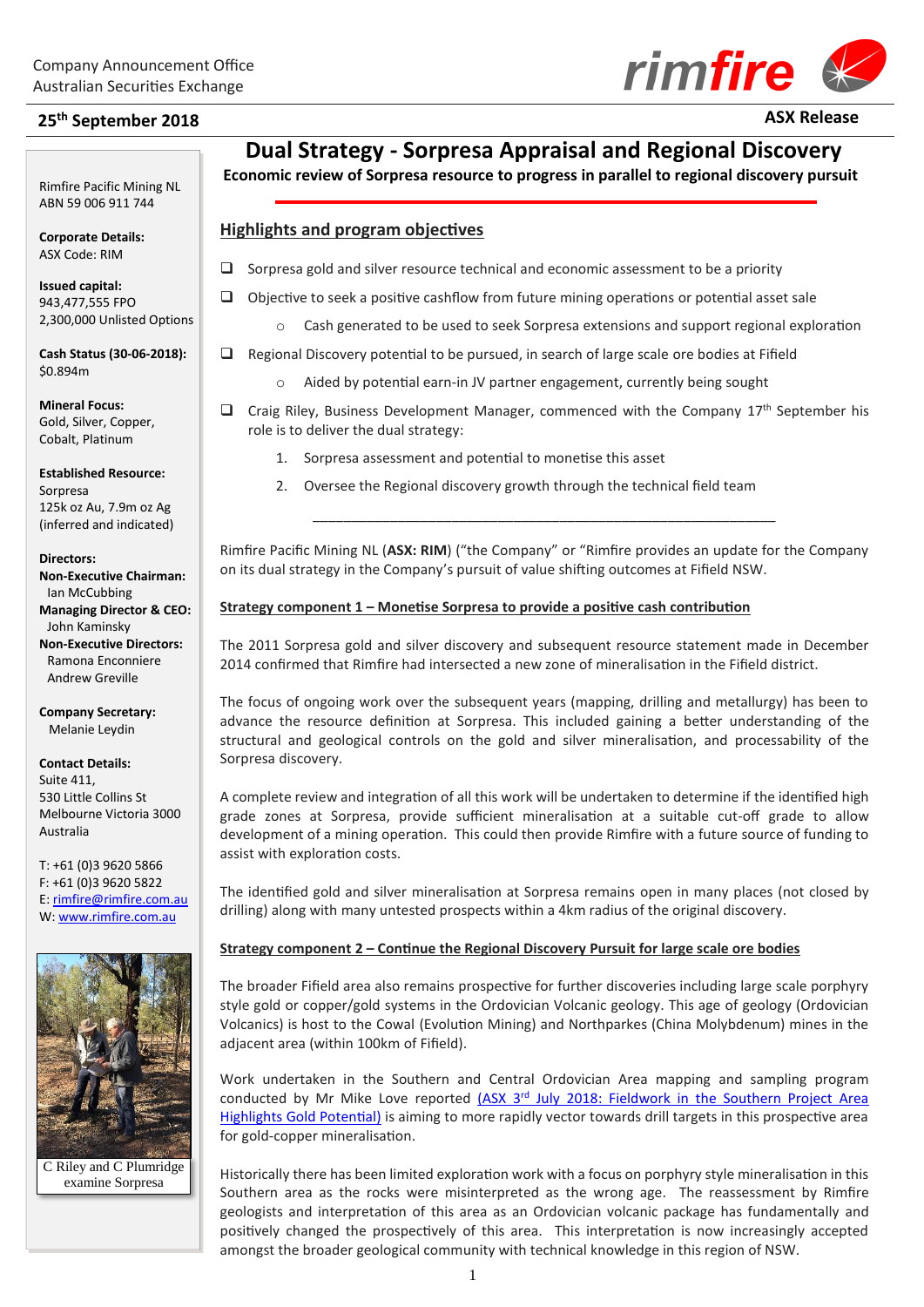

#### *John Kaminsky, CEO, Rimfire commented:*

"Craig Riley has the experience and technical skills to lead a full economic assessment of the Sorpresa existing resource, the knowledge to seek mineralization extensions at Sorpresa and to discover further mineralization in the Fifield project areas.

"The Company looks forward to unlocking a potential pathway for economic success at Sorpresa with the objective of generating some cash for future extensional and regional discovery programs, which remain highly prospective. The gravity survey, currently underway is the next step in this regional work."

**JOHN KAMINSKY CEO and Managing Director**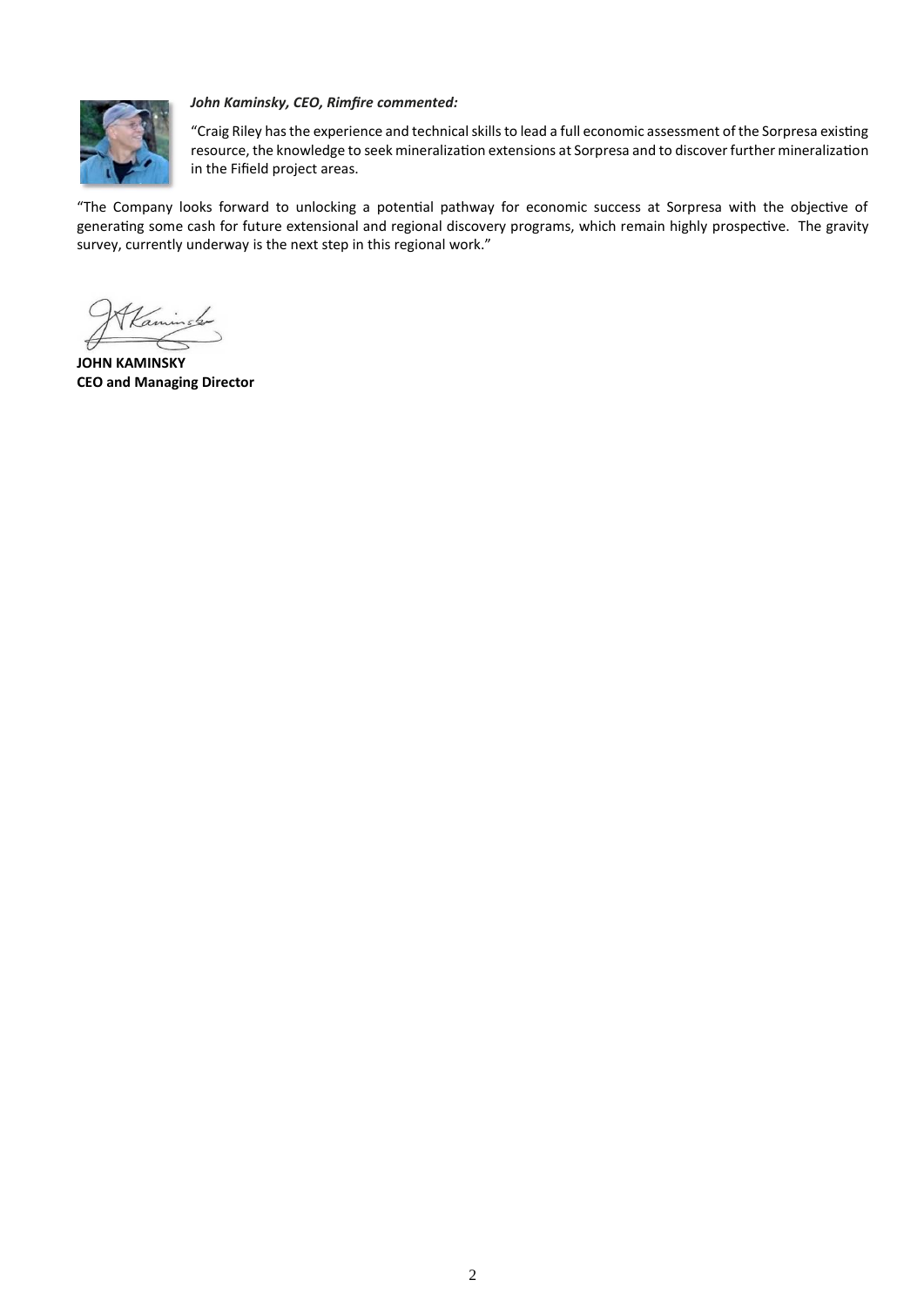#### **ABOUT RIMFIRE**

Rimfire Pacific Mining is an ASX listed (code: RIM) resources exploration company that has its major focus at Fifield in central NSW, located within the Lachlan Transverse Zone (LTZ). In 2010~11 the Company made a greenfields gold and silver discovery, named "Sorpresa", announcing a JORC Compliant Inferred & Indicated Maiden resource in 2014. The discovery history of Sorpresa is shown in the [Hyperlink to the ASX presentation to the Mineral Council May 2017.](http://www.rimfire.com.au/irm/PDF/2074_0/NSWMineralsCouncilExplorationForumTheRocksandBeyondSorpresaDiscoveryCaseStudy) High grade intersections at Sorpresa have included:

| Fi160 | 14m @ 21.9g/t Au from 34m               | Incl. 2m @87.5g/t Au and $6m$ @ 94g/t Ag          |
|-------|-----------------------------------------|---------------------------------------------------|
| Fi212 | 14m @ 24.4g/t Au from 26m               | Incl. 2m @ 118g/t Au AND 26m @ 155g/t Ag from 14m |
| F1241 | 10m @ 1.01g/t Au AND 535g/t Ag from 70m | Incl. 2m @ 2020g/t Ag                             |
| Fi329 | 1m @ 114g/t Au from 159m                |                                                   |
| Fi689 | 9m @ 18.15g/t Au AND 100g/t Ag from 18m | Incl. 1m @ 69g/t Au AND 254g/t Ag                 |
| Fi706 | 7m @ 13.41g/t Au AND 751g/t Ag from 19m | Incl. 1m @ 76.7g/t Au AND 2490g/t Ag              |

The current main Sorpresa trend containing gold and silver mineralisation is approximately 1.5km in length and is at various stages of further discovery growth assessment, including within the larger 7km x 2km Sorpresa corridor.



Multiple prospects involving hard rock potential for Gold, Silver, Copper and Platinum have been established within a >6km radius of the Sorpresa discovery at Fifield, which is part of the contiguous 681km<sup>2</sup> tenement position held. The project area is very accessible by bitumen road, located within easy access to Sydney.

More recently, Rimfire has also examined for cobalt potential within its tenements.

#### *Aspiration target scale in the wider Fifield District*

The discovery aspiration [\(established with New Gold Inc., during the 2017 earn-in venture\)](http://www.rimfire.com.au/irm/PDF/1945_0/StrategyOutlineGeophysicsandRCDrillingComplete) for the Fifield area is an aggregate discovery outcome in excess of 4 million ounces of gold equivalent metal, being capable of supporting a mine life in excess of 10 years, and within the lower third of industry costs of production.

#### *Recent Presentation and ASX Activity Summary and Analyst reports related to Rimfire*

□ The Company released its **Investor [Forum Presentation on 31st January 2018](http://www.rimfire.com.au/irm/PDF/2170_0/PresentationtoProactiveInvestorForums)** 

- ❑ A research report on the Company was compiled by Independent Investment Research (IIR) April 2018 Senior Analyst Mark Gordon, and is available on the Company website [\(www.rimfire.com.au](http://www.rimfire.com.au/))
- □ [March 2018 Quarterly Activities Report](http://www.rimfire.com.au/irm/PDF/2233_0/March2018QuarterlyActivitiesReport)
- □ [June 2018 Quarterly Activities Report](http://www.rimfire.com.au/irm/PDF/2255_0/June2018QuarterlyActivitiesReport)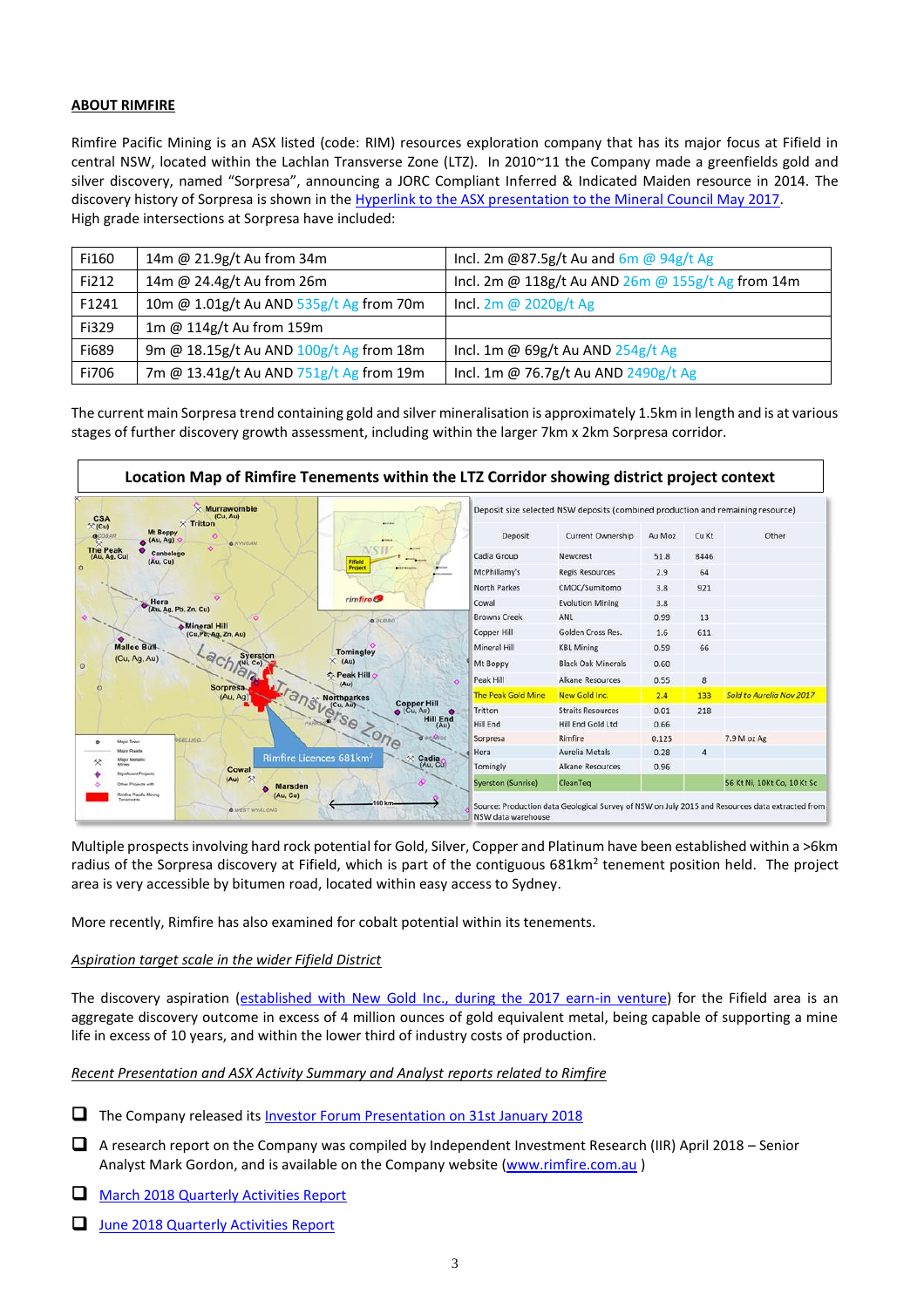### **Competent Persons Declarations**

*The information in the report to which this statement is attached that relates to Exploration and Resource Results is based on information reviewed and/or compiled by Todd Axford who is deemed to be a Competent Person and is a Member of The Australasian Institute of Mining and Metallurgy.* 

*Mr Axford has over 23 years' experience in the mineral and mining industry. Mr Axford is employed by Geko-Co Pty Ltd and is a consulting geologist to the Company. Todd Axford has sufficient experience that is relevant to the style of mineralisation and type of deposits under consideration and to the activity being undertaken to qualify as a Competent Person as defined in the 2012 Edition of the 'Australasian Code for Reporting of Exploration Results, Mineral Resources and Ore Reserves'. Todd Axford consents to the inclusion of the matters based on the information in the form and context in which it appears.* 

#### *Historic material previously published under 2004 JORC standard that is referenced in this report:*

*The information provided in "About Rimfire Pacific Mining section" is available to view on the Company Website at hyperlink: [ASX Announcements.](http://www.rimfire.com.au/asx_announcements.htm) The Company confirms that it is not aware of any new information or data that materially affects the information included in the original market announcements.* 

*In addition, the Company confirms that the form and context in which the Competent Person's findings are presented have not been materially modified from the original market announcements which operated under the 2004 JORC reporting requirements.* 

|                 | <b>Cut off</b>             | Category         | Mt         | Grade      |            | <b>Contained Metal</b> |        |
|-----------------|----------------------------|------------------|------------|------------|------------|------------------------|--------|
| <b>Resource</b> |                            |                  |            | $(g/t)$ Au | $(g/t)$ Ag | Koz Au                 | Moz Ag |
|                 | $0.5$ g/t Au               | <b>Indicated</b> | 2.0        | 1.14       | 27         | 73                     | 1.7    |
| Gold            |                            | <b>Inferred</b>  | 1.0        | 0.9        | 12         | 29                     | 0.4    |
|                 |                            | <b>Total</b>     | <b>3.0</b> | 1.06       | 22         | 103                    | 2.1    |
| <b>Silver</b>   | 25 g/tAg                   | <b>Indicated</b> | 2.1        | 0.21       | 62         | 14                     | 4.2    |
|                 |                            | <b>Inferred</b>  | 1.2        | 0.19       | 40         | 7                      | 1.6    |
|                 |                            | <b>Total</b>     | 3.4        | 0.20       | 54         | 22                     | 5.8    |
|                 | $0.5$ g/t Au &<br>25 g/tAg | <b>Indicated</b> | 4.1        | 0.67       | 45         | 88                     | 5.9    |
| Combined        |                            | <b>Inferred</b>  | 2.2        | 0.51       | 27         | 37                     | 2.0    |
|                 |                            | <b>Total</b>     | 6.4        | 0.61       | 38         | 125                    | 7.9    |

#### *Table 1: Sorpresa Mineral Resource estimate reported under JORC 2012 code*

Notes:

1. Sorpresa Mineral Resource reported to JORC 2012 standards, at 0.50 g/t Au and 25g/t Ag cut‐off

**2.** The figures in this table are rounded to reflect the precision of the estimates and include rounding errors.

#### *Forward looking statements Disclaimer:*

*This document contains "forward looking statements" as defined or implied in common law and within the meaning of the Corporations Law. Such forward looking statements may include, without limitation, (1) estimates of future capital expenditure; (2) estimates of future cash costs; (3) statements regarding future exploration results and goals. Where the Company or any of its officers or Directors or representatives expresses an expectation or belief as to future events or results, such expectation or belief is expressed in good faith and the Company or its officers or Directors or representatives as the case may be, believe to have a reasonable basis for implying such an expectation or belief. However, forward*